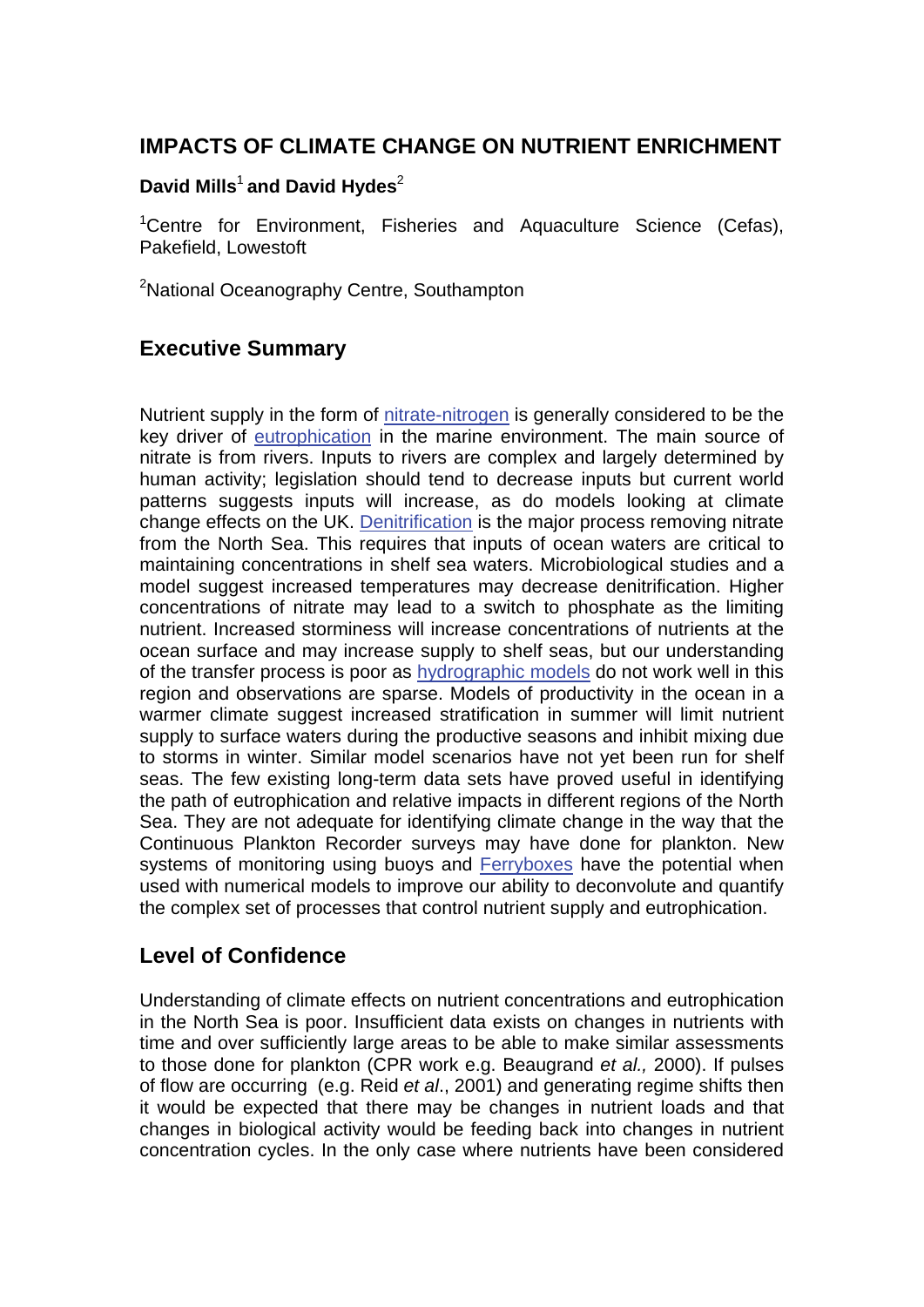as part of an analysis of regime shifts - Weijerman *et al*. (2005) - there is little evidence of shifts in nutrient concentrations consistent with shifts in salinity. To better understand the likely impact of climate change on eutrophication of the North Sea the key areas that require research are:- (1) Likely changes in river inputs - this research is underway. (2) Better understanding of the role of denitrification - little research on this is currently been done. The paper by Brion *et al*. (2004) shows that estimates of its importance have large uncertainties. The consequences of increasing temperature on the ratio of denitrification to [ammonification](http://www.mccip.org.uk/arc/glossary.htm) are only considered in one paper (Kelly-Gerreyn *et al*., 2001). (3) Changes in the flow of Atlantic water may be an important control of the North Sea ecosystem (Reid *et al*., 2001) but numerical models which might be used to assess these changes with climate change have only a poor skill level when determining cross-shelf exchange. (4) The relative effects of increased storminess and increased stratification have not

Because of the low availability of historical data and questions about its quality in some cases (e.g. Joint *et al*., 1997), the past is not the key to the future in this area of research. However, new systems of monitoring using buoys and Ferryboxes have the potential when used with numerical models to improve our ability to deconvolute and quantify the complex set of processes that control nutrient supply and eutrophication.

## **Key sources of Information**

yet been examined for shelf sea systems.

See supporting evidence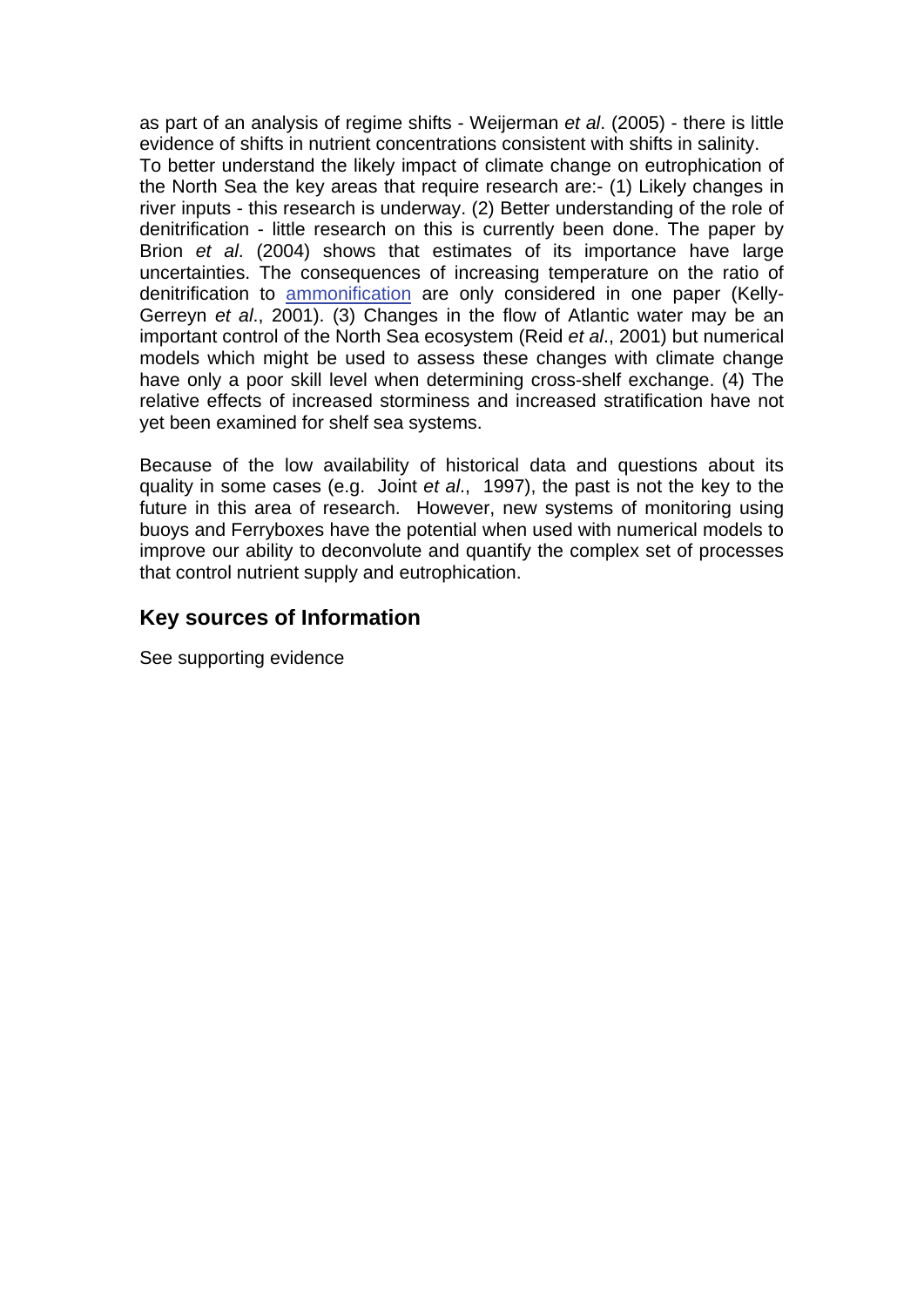# **Supporting Evidence**

Nutrient supply in the form of nitrate-nitrogen is generally considered to be the key driver of eutrophication in the marine environment. The main source of nitrate is from rivers. Inputs to rivers are complex and largely determined by human activity. This was well described in a series of papers published in the journal "Biogeochemistry" in 1996; see Nixon *et al.* (1996) and OSPAR documents (OSPAR 2000). Legislation should tend to decrease inputs (OSPAR 2003) but current world patterns suggest inputs will increase, as do models looking at climate change effects on the UK. There is significant research effort looking at likely river inputs both on a global scale (Jones *et al* 1998; Dumont *et al.* 2005) and from UK sources (Wilby *et al* In Press). Denitrification is the major process removing nitrate from the North Sea (Brion *et al* 2004). This requires that inputs of ocean waters are critical to maintaining concentrations in shelf sea waters (Hydes *et al.* 1999). Microbiological studies and a model suggest increased temperatures may decrease denitrification, not only would denitrification not occur but the product of microbial processing would be ammonia which might enhance rates of plankton production (Kelly-Gerreyn *et al*., 2002). Higher concentrations of nitrate may lead to a switch to phosphate as the limiting nutrient.

Increased storminess will increase concentrations of nutrients at the ocean surface (and may increase supply to shelf seas, but our understanding of the transfer process is poor as hydrographic models do not work well in this region and observations are sparse (Huthnance, 1995 and 1997). Insufficient research has been carried out in this area. Use is often made of model assessments of flow (e.g. Brion *et al*., 2004) without due consideration to their accuracy. A general idea of the stability of conditions with time and rate of ocean influence can be gained from the data from the MBA E1 monitoring station (Pingree *et al*., 1977). Models of productivity in the ocean in a warmer climate suggest increased stratification in summer will limit nutrient supply to surface waters during the productive seasons and inhibit mixing due to storms in winter (the paper by Huisman *et al*. (2006) is an example). Similar model scenarios have not yet been run for shelf seas, but are planned as part of the PML contribution to the new NERC programme "Oceans 2025", this will be part of the continued development of the ERSEM model (see note).

The few existing long-term data sets have proved useful in identifying the path of eutrophication and relative impacts in different regions of the North Sea. In particular the data collected at the Liverpool University's Isle of Man site known as "Cypris" has provided a valuable in sight into the effect of increased river concentrations on an offshore station. It shows how concentrations increased from the 1950s into the 1970s and have now steadied (Gowen *et al.,* 2002). Work following the assembly of data by the EU-FP-NOWESP project (Laane *et al* 1996a) attempted to link findings from the sites where monitoring has been carried out in the Irish Sea, English Channel and North Sea. This found that similar trends could be detected in the English Channel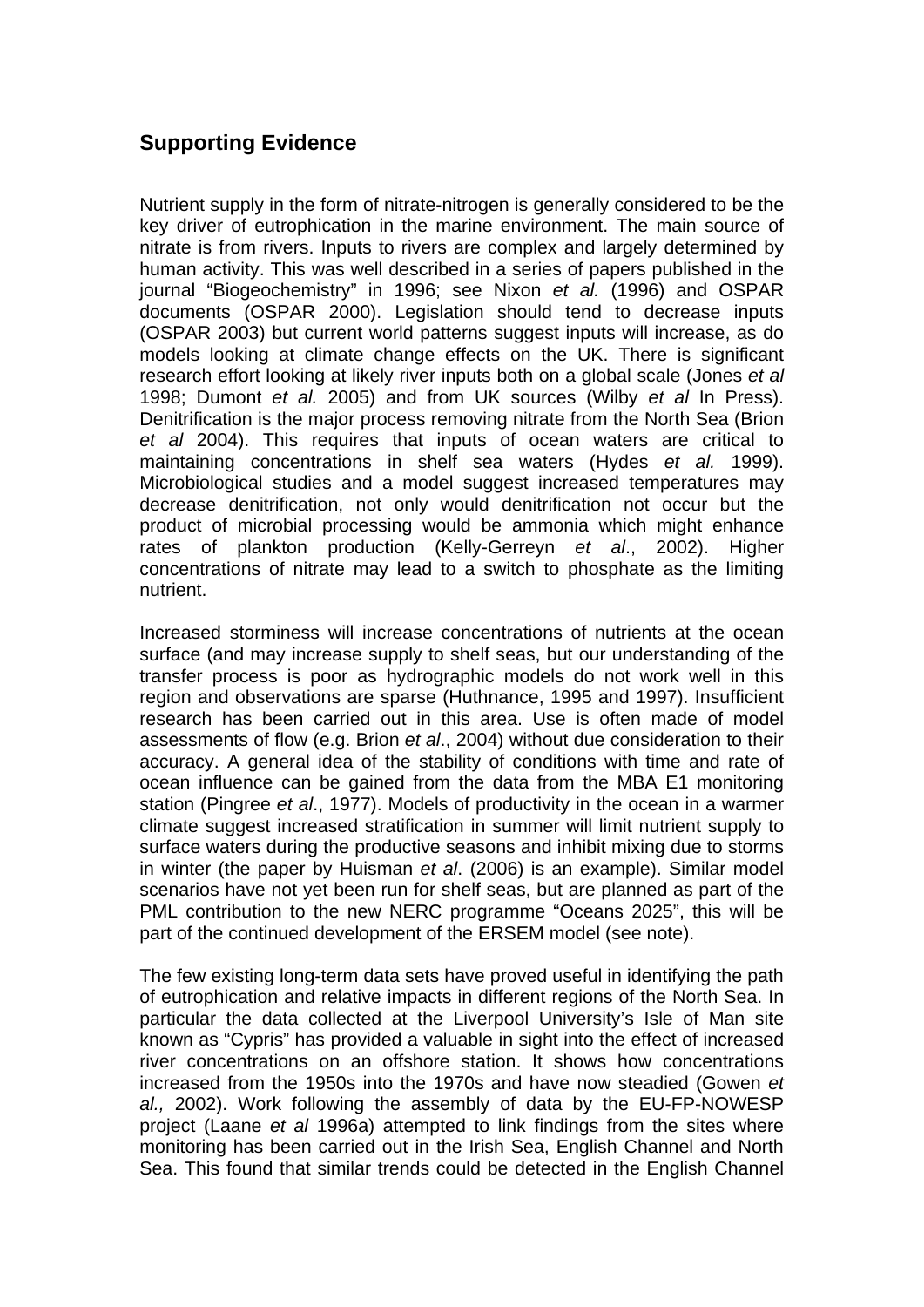and North Sea but that conditions in the Irish Sea at Cypris were the product of local conditions (Laane *et al*., 1996). These existing data sets are not adequate for identifying climate change in the way that the Continuous [Plankton Recorder s](http://www.mccip.org.uk/arc/glossary.htm)urveys (Batten *et al*., 2003) may have done for plankton (e.g., Beaugrand *et al* 2000). Southward suggested concentrations of phosphate in the English Channel at the MBA E1 may be controlled by a climatically controlled ["Russell Cycle",](http://www.mccip.org.uk/arc/glossary.htm) however, close inspection of the likely data quality by Joint *et al*. (1997) has called into question the reliability of this data.

**Please acknowledge this document as: Mills, D. and Hydes, D. (2006). Impacts of Climate Change on Nutrient Enrichment** *in* **Marine Climate Change Impacts Annual Report Card 2006 (Eds. Buckley, P.J, Dye, S.R. and Baxter, J.M), Online Summary Reports, MCCIP, Lowestoft, [www.mccip.org.uk](http://www.mccip.org.uk/)**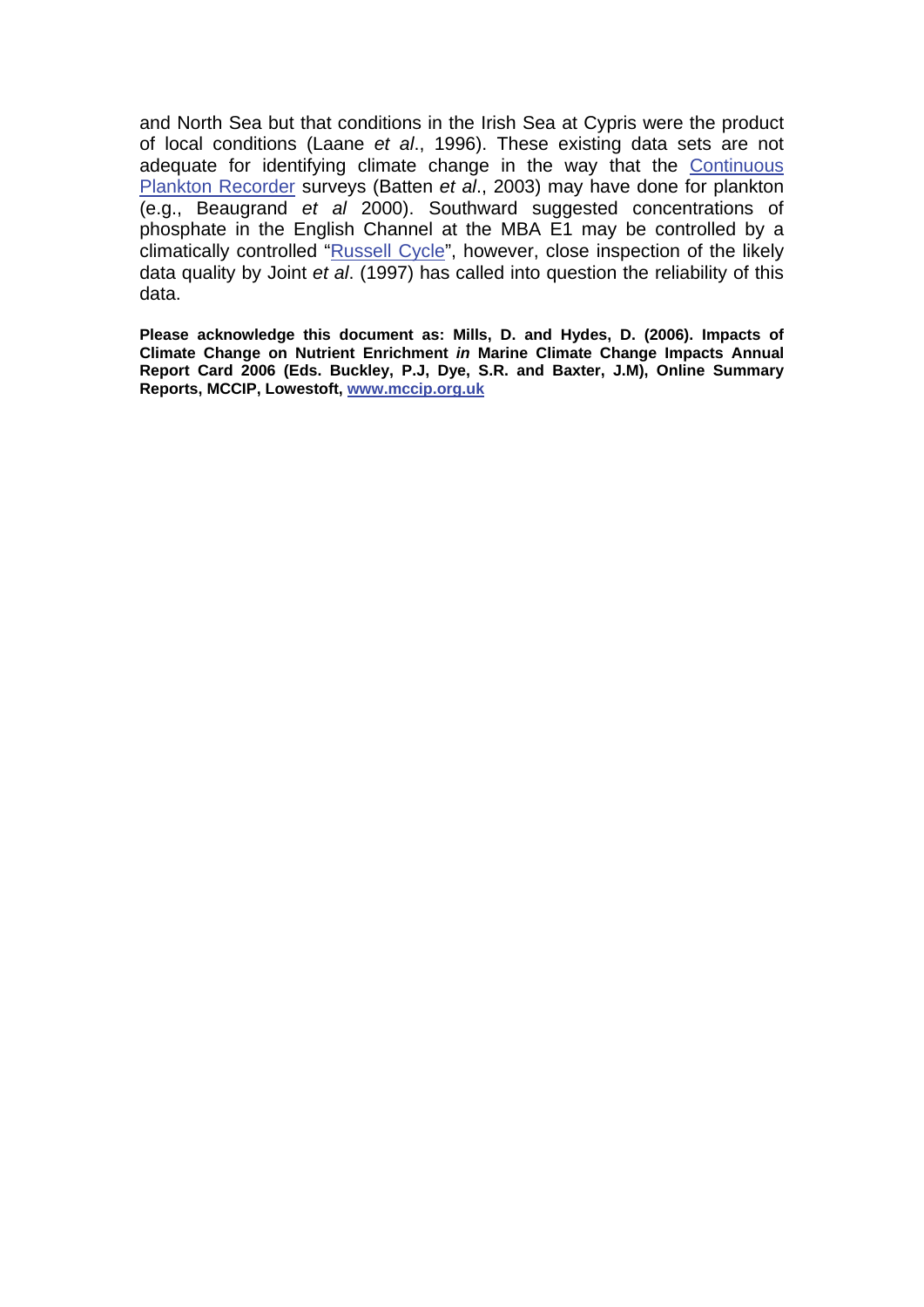#### **References**

- Batten S.D., Clarke R.A., Flinkman J., Hays G.C., John E.H., John A.W.G., Jonas T.D., Lindley J.A., Stevens D.P. & Walnes A.W. (2003). CPR sampling - the technical background, materials and methods, consistency and comparability. *Progress in Oceanography* **58** (2/3)193-215.
- Beaugrand G., Ibanez F. & Reid P.C. (2000). Spatial, seasonal and long-term fluctuations of plankton in relation to hydroclimatic features in the English Channel, Celtic Sea and Bay of Biscay. *Marine Ecology Progress Series*  **200**: 93-102.
- Brion, N., Baeyens, W., De Galan, S., Elskens, M. & Laane, R. W (2004). The North Sea: source or sink for nitrogen and phosphorus to the Atlantic Ocean? *Biogeochemistry* **68**, (3), 277-296.
- Dumont E., Harrison, J.A., Kroeze, C., Bakker, E.J. & Seitzinger, S.P. (2005). Global distribution and sources of dissolved inorganic nitrogen export to the coastal zone: Results from a spatially explicit, global model *Global Biogeochemical Cycles*, **19**, GB4S02, doi:10.1029/2005GB002488.
- Gowen, R.J., Hydes, D.J., Mills, D.K., Stewart, B.M., Brown, J., Gibson, C.E., Shammon, T.M., Allen, M. & Malcolm, S.J., (2002). Assessing trends in nutrient concentrations in coastal shelf seas: a case study in the Irish Sea. Estuarine, *Coastal and Shelf Science* **54**, 927-939.
- Huisman, J., Pham Thi, N.N., Karl, D.M. & Sommeijer, B. (2006). Reduced mixing generates oscillations and chaos in the oceanic deep chlorophyll maximum. *Nature* **439**: 322-325
- Huthnance, J.M., (1995). Circulation, exchange and water masses at the ocean margin: the role of physical processes at the shelf edge. *Progress in Oceanography* **35**, 353-431.
- Huthnance, J.M., (1997). North Sea interaction with the North Atlantic Ocean. *Deutsche Hydrographische Zeitschrift* **49**, 153-162.
- Hydes D.J., Kelly-Gerreyn B.A., Le Gall A.C. and Proctor R. (1999). The balance of supply of nutrients and demands of biological production and denitrification in a temperate latitude shelf sea – a treatment of the southern North Sea as an extended estuary. *Marine Chemistry* **68**: 117– 131.
- Hydes, D.J., Gowen, R.J., Holliday, N.P., Shammon, T. and Mills, D. (2004). External and internal control of winter concentrations of nutrients (N, P and Si) in north-west European shelf seas. *Estuarine Coastal and Shelf Science*, **59**, 2004, 151-161.
- Joint I., Jordan M.B. & Carr M.R. (1997). Is phosphate part of the Russell cycle? *Journal of the Marine Biological Association of the United Kingdom*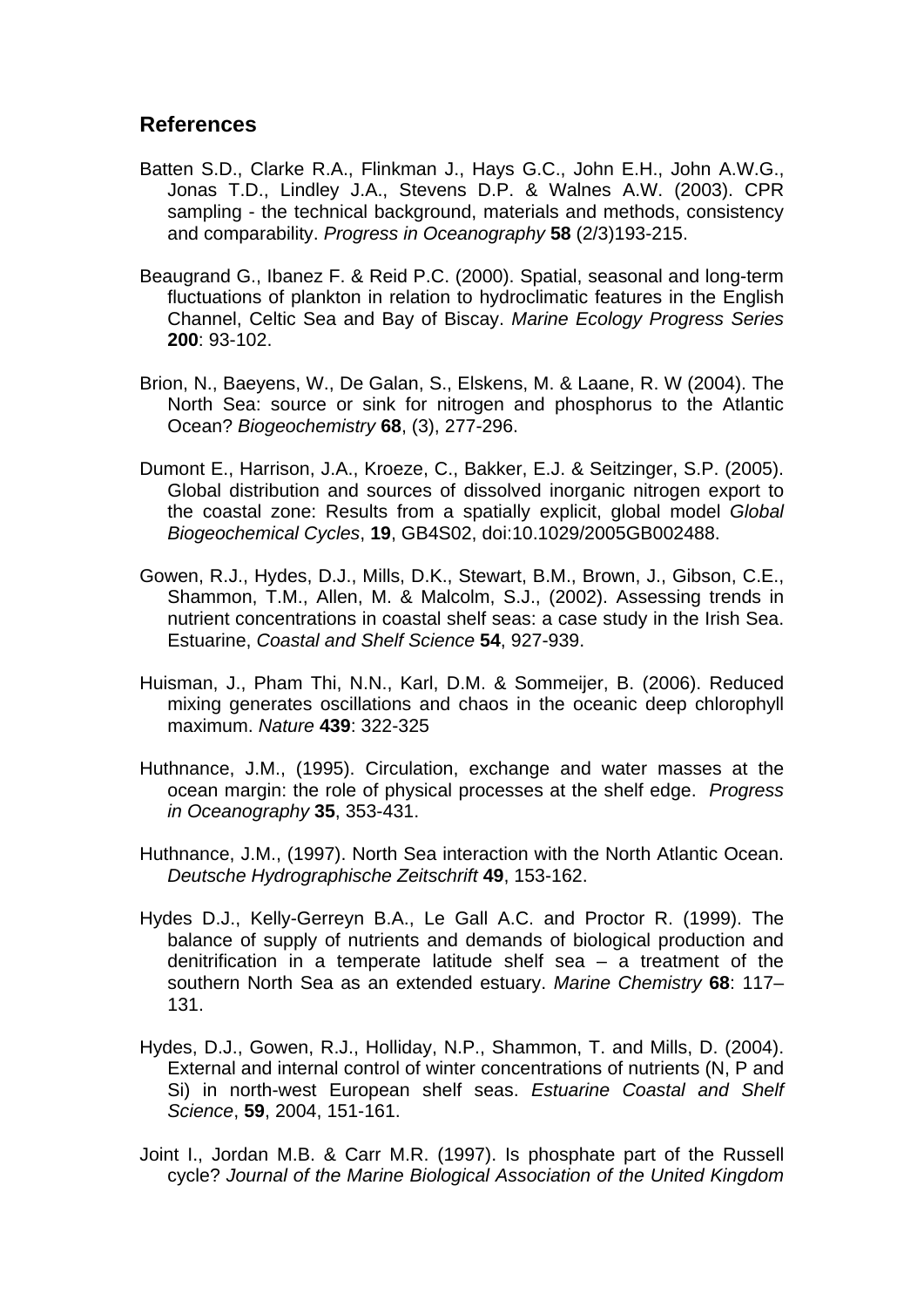**77**: 625-633.

- Jones TH, Thompson LJ, Lawton JH, Bezemer TM, Bardgett RD, Blackburn TM, Bruce KD, Cannon PF, Hall GS, Hartley SE, Howson G, Jones CG, Kampichler C, Kandeler E & Richie DA (1998). Impacts of rising atmospheric carbon dioxide on model terrestrial ecosystems. *Science* **280**, 441-443
- Kelly-Gerreyn, BA, Hydes, DJ, & Trimmer (2001) A diagenetic model discriminating denitrification and dissimilatory nitrate reduction to ammonium in a temperate estuarine sediment *Marine Ecology Progress Series* **220**: 33-46.
- Laane, R., W. Van Leussen, G. Radach, J. Berlamont, J. Sündermann, W. Van Raaphorst, and F. Colijn, (1996a). North-West European shelf programme (NOWESP): An overview. *ICES Journal of Marine Science* **48** (3/4), 217-228
- Laane, R.W.P.M., Southward, A.J., Slinn, D.J., Allen, J., Groeneveld, G., de Vries, A., (1996b). Changes and causes of variability in salinity and dissolved inorganic phosphate in the Irish Sea, English Channel, and Dutch coastal zone. *ICES Journal of Marine Science* **53**, 933-944.
- Nedwell, D. B., Dong, L. F., Sage, A. & Underwood, G. J. C. (2002). Variations of the Nutrients Loads to the Mainland U.K. Estuaries: Correlation with Catchment Areas, Urbanization and Coastal Eutrophication. *Estuarine Coastal and Shelf Science* **54** (6), 951-970.
- Nixon S.W., Ammermann J.W., Atkinson L.P., Berounsky V.M., Billen G., Boicourt W.C., Boynton W.R., Church T.M., Ditoro D.M., Elmgren R., Gaeber J.H., Giblin A.E., Jahnke R.A., Owens N.J.P., Pilson M.E.Q. & Seitzinger S.P. (1996). The fate of nitrogen and phosphorus at the land– sea margin of the North Atlantic Ocean. *Biogeochemistry* **35**: 141–180.
- OSPAR (2003). OSPAR Integrated Report 2003 on the Eutrophication Status of the OSPAR Maritime Area Based Upon the First Application of the Comprehensive Procedure ISBN 1-904426-25-5
- OSPARCOM (2000). Quality Status Report 2000. Region II Greater North Sea. Published by OSPAR Commission, London.
- Pingree R.D., Maddock L. & Butler E.I. (1977). The influence of biological activity and physical stability in determining the chemical distributions of inorganic phosphate, silicate and nitrate. *Journal of the Marine Biological Association of the United Kingdom* **57**: 1065-1073.
- Reid, P.C., Holliday, N.P., Smyth, T.J., (2001). Pulses in the eastern margin current and warmer water off the north-west European shelf linked to North Sea ecosystem changes. *Marine Ecology Progress Series* **215**, 283- 287.